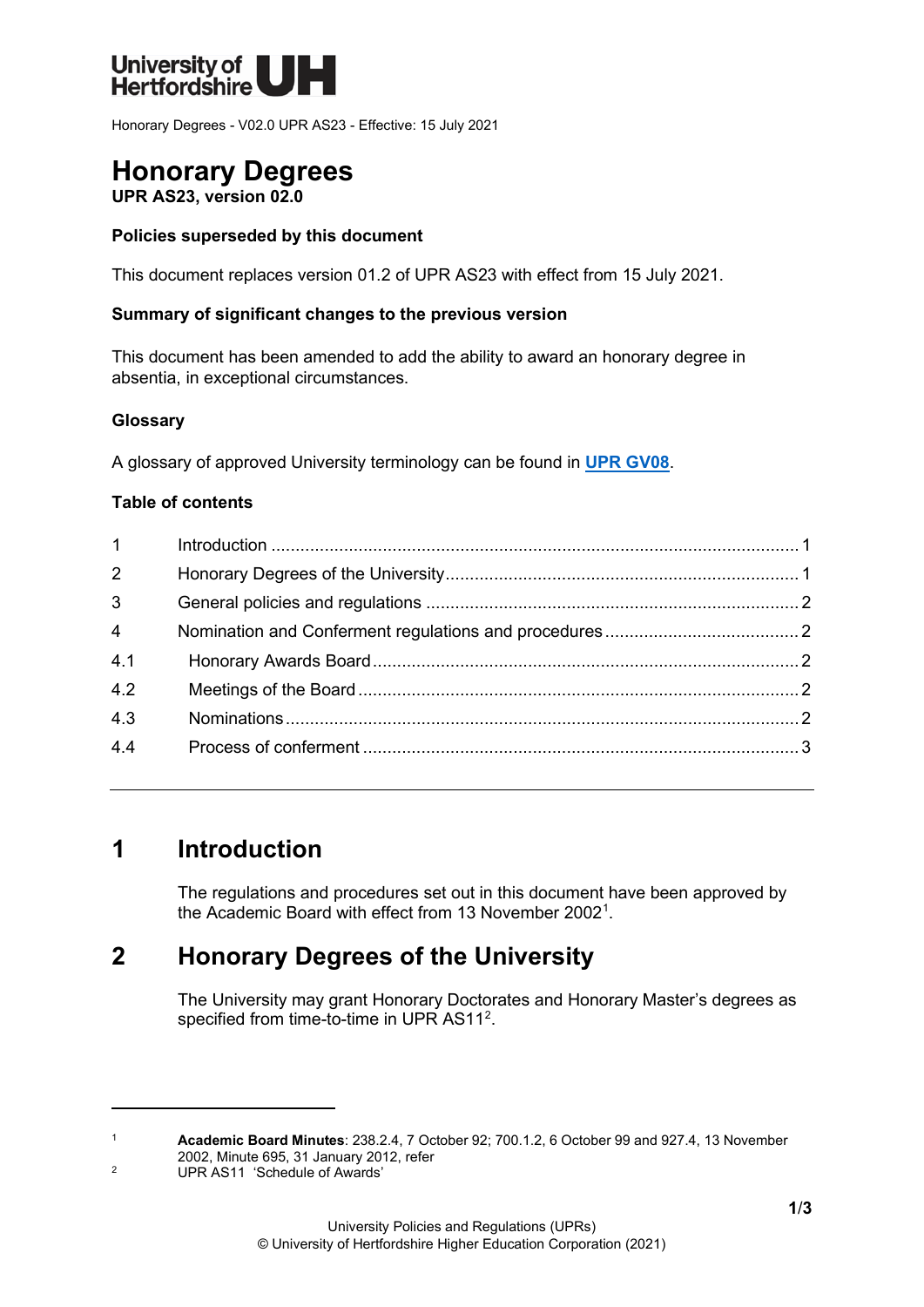# <span id="page-1-0"></span>**3 General policies and regulations**

- 3.1 Honorary doctorates shall be conferred normally upon persons who are deemed to have achieved eminence in their respective fields.
- 3.2 The Honorary Master's degrees shall be conferred normally upon persons who have served the University or the community and for whom the award of such a degree would be a proper form of recognition of their achievements by the University.
- 3.3 Nominations shall be considered and approved by the Honorary Awards Board (the Board) acting on behalf of the Academic Board and the Board of Governors. The Honorary Awards Board is a committee of the Academic Board.
- 3.4 An honorary degree shall not be conferred on any person whose name has not been approved for that purpose by the Board.
- 3.5 The decision of the Honorary Awards Board is final and there is no right of appeal.

## <span id="page-1-1"></span>**4 Nomination and Conferment regulations and procedures**

### <span id="page-1-2"></span>**4.1 Honorary Awards Board**

4.1.1 The terms of reference and composition of the Honorary Awards Board are published on-line at:

> [https://www.herts.ac.uk/about-us/governance/academic-board/academic-board](https://www.herts.ac.uk/about-us/governance/academic-board/academic-board-structure)[structure](https://www.herts.ac.uk/about-us/governance/academic-board/academic-board-structure)

or are available on request from the Head of Governance Services (E-mail: [j.hughes20@herts.ac.uk,](mailto:j.hughes20@herts.ac.uk) Telephone: 01707 285126).

### <span id="page-1-3"></span>**4.2 Meetings of the Board**

The Secretary and Registrar (who shall be Secretary to the Honorary Awards Board) shall publish the date(s) on which the Board will meet to receive and consider nominations for honorary degrees.

### <span id="page-1-4"></span>**4.3 Nominations**

- 4.3.1 Prior to the annual scheduled meeting of the Board, the Secretary and Registrar shall, in writing:
	- a invite members of the Board of Governors; the Academic Board; The University Court; the Students' Union (through its President), Deans of School and other persons deemed appropriate from time-to-time, to submit written nominations for consideration by the Honorary Awards Board in the format specified from time-to-time by the Honorary Awards Board;